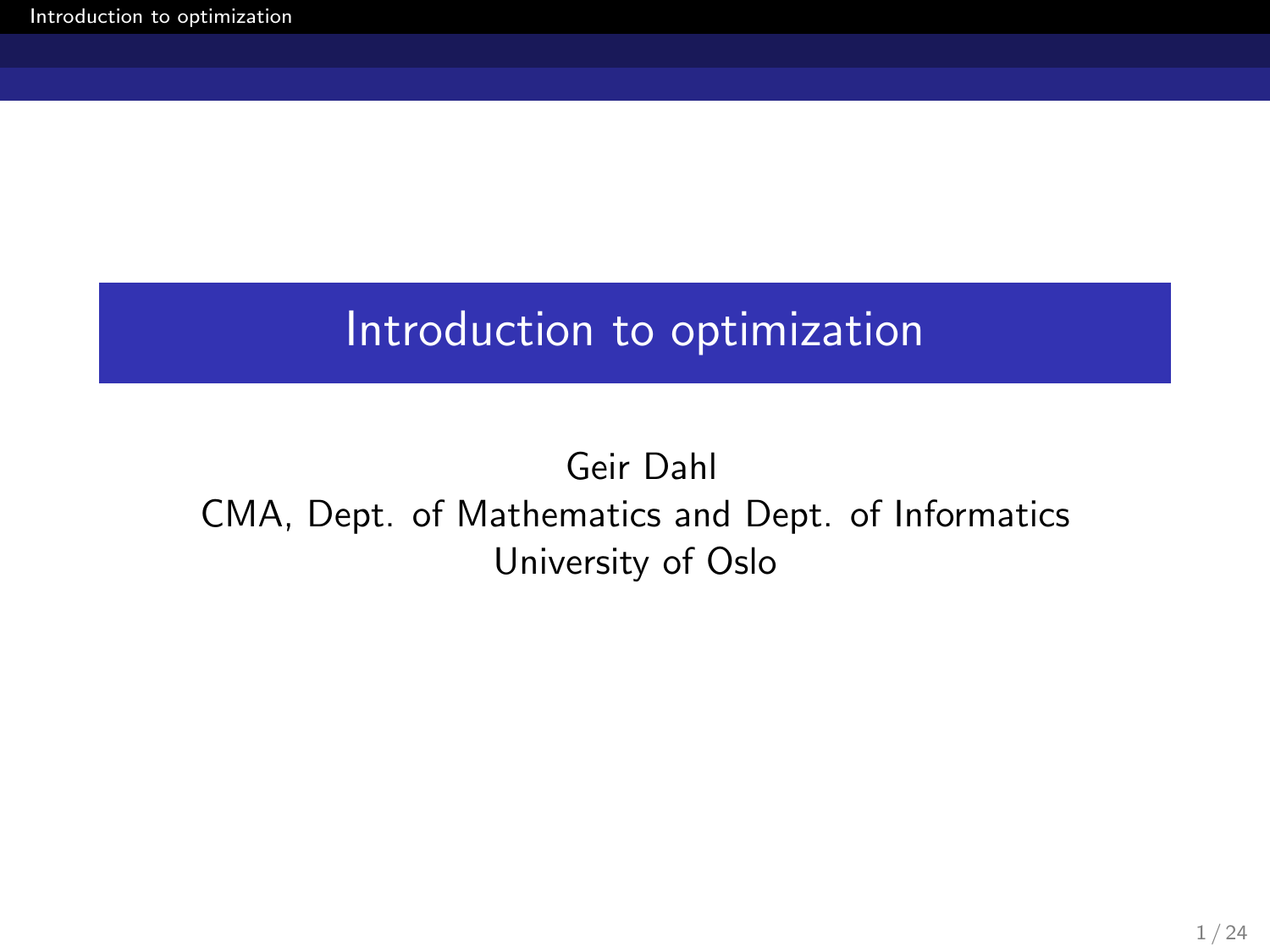# The plan

- $\blacksquare$  1. The basic concepts
- 2. Some useful tools
- 3. LP (linear programming  $=$  linear optimization)

#### Literature:

- Vanderbei: Linear programming, 2001 (2008).
- Bertsekas: Nonlinear programming, 1995.
- Boyd and Vandenberghe: Convex optimization, 2004.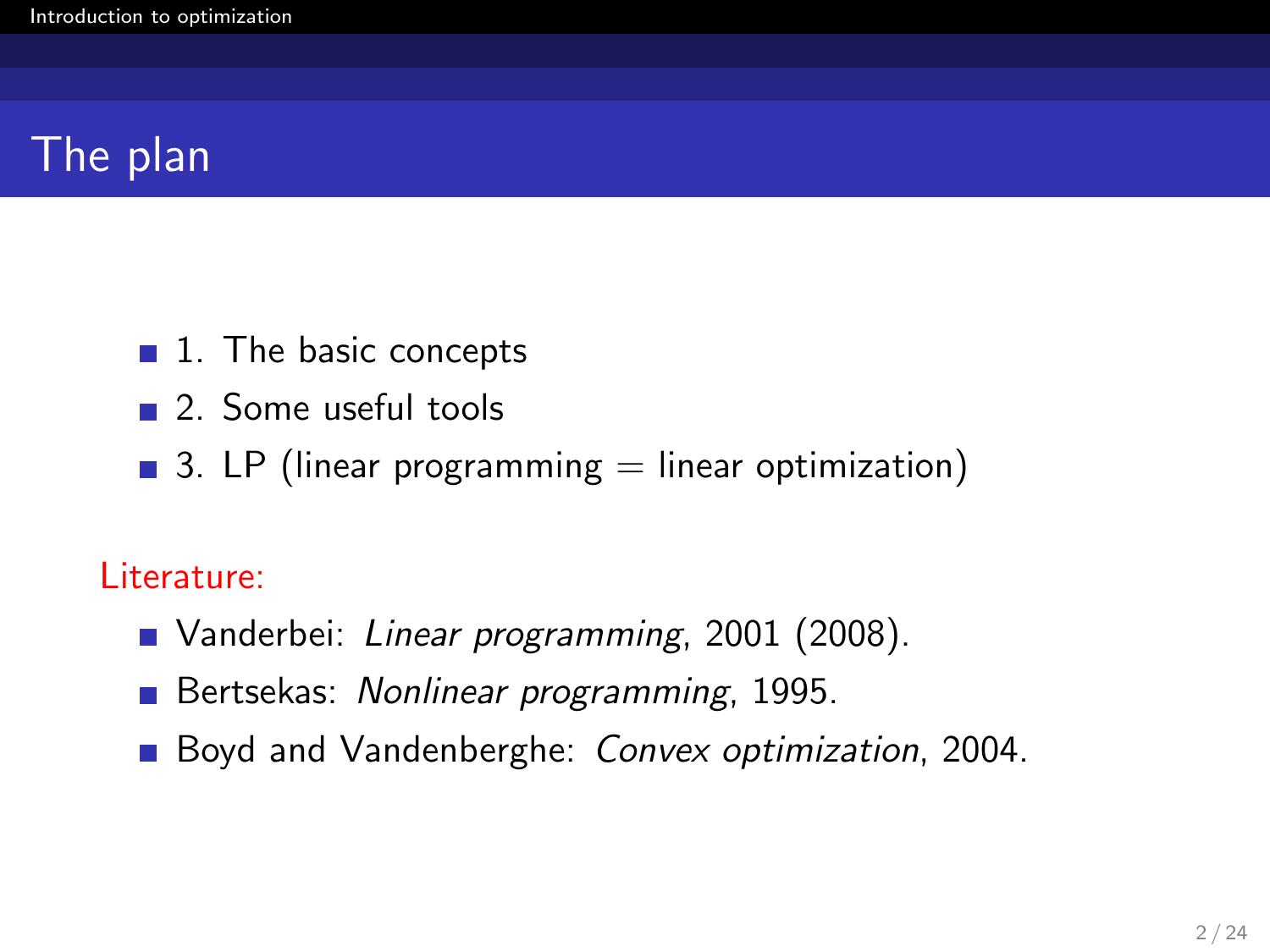$-1$ . The basic concepts

## What we do in optimization!

- we study and solve optimization problems!
- The typical problem:
	- given a function  $f: \mathbb{R}^n \to \mathbb{R}$
	- **and a subset**  $S \subseteq \mathbb{R}^n$
	- find a point (vector)  $x^* \in S$  which minimizes (or maximizes) f over this set  $S$ .
	- $\blacksquare$  S is often the solution set of a system of linear, or nonlinear, equations and inequalities: this complicates things!

The work:

- find such  $x^*$
- construct a suitable algorithm
- analyze algorithm
- analyze problem: prove theorems on properties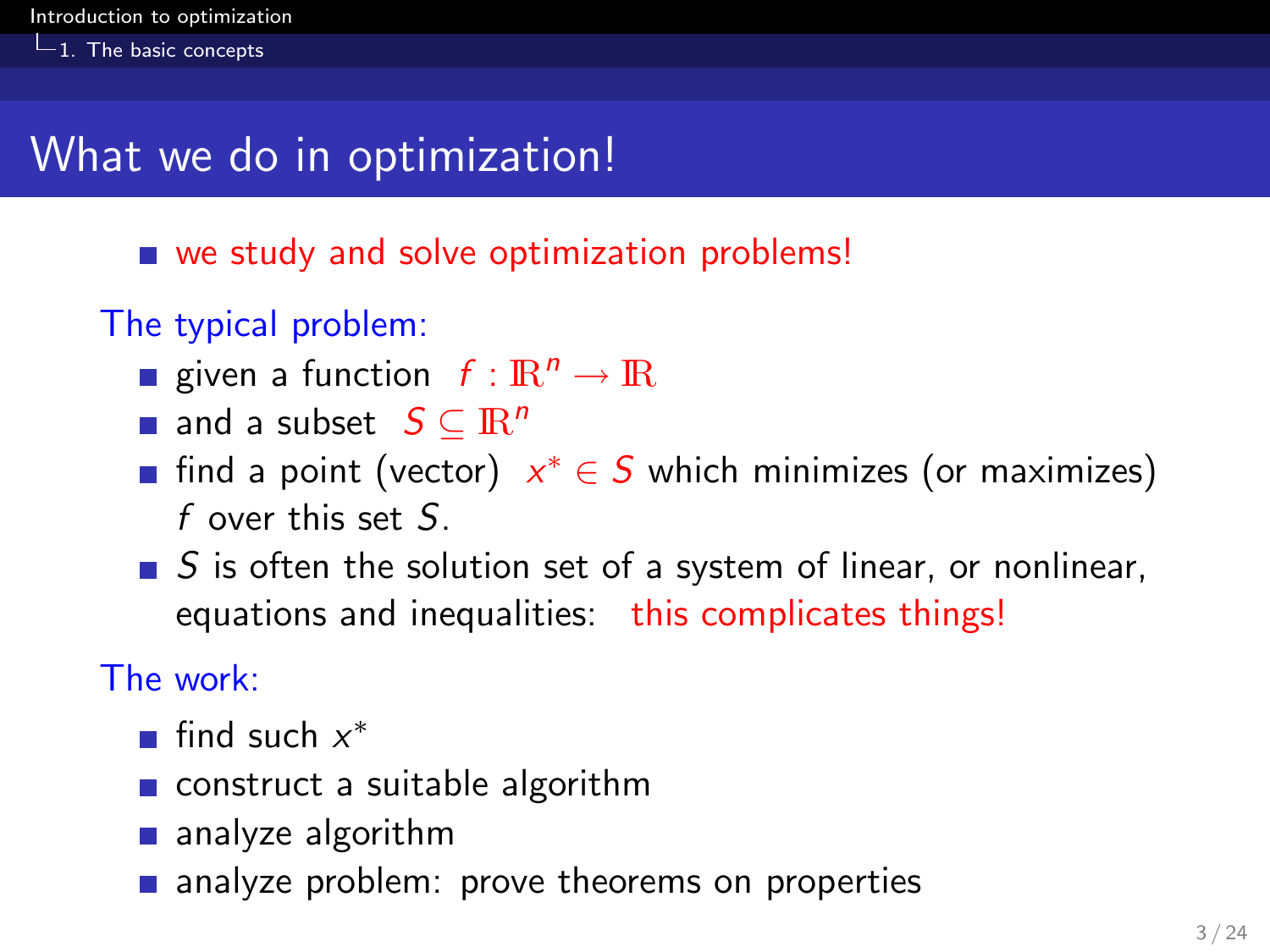Areas – depending on properties of  $f$  and  $S$ :

- linear optimization (LP=linear programming)
- nonlinear optimization
- discrete optimization (combinatorial opt.)
- stochastic optimization
- optimal control
- **n** multicriteria optimization

Optimization: branch of applied mathematics, so

theory  $-$  algorithms  $-$  applications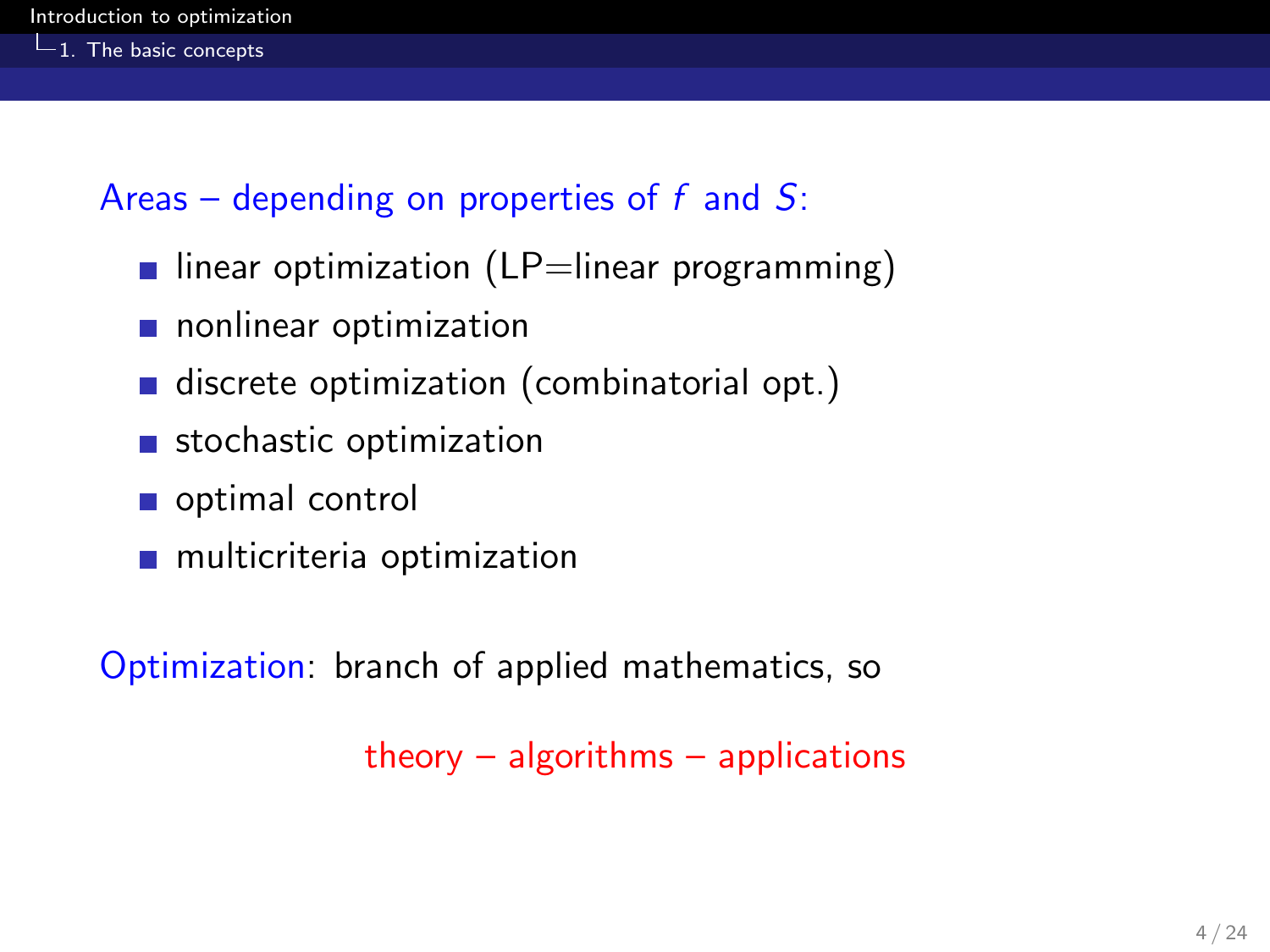## The basic concepts

**Example 5 Feasible point:** a point  $x \in S$ , and S is called the feasible set global minimum (point): a point  $x^* \in S$ , satisfying

 $f(x^*) = \min\{f(x) : x \in S\}$ 

local minimum (point): a point  $x^* \in S$ , satisfying  $f(x^*) = \min\{f(x) : x \in N \cap S\}$ 

for some (suitable small) neighborhood N of  $x^*$ .

- $\blacksquare$  local/global maximum (point): similar.
- $\blacksquare$  f: objective function, cost function

Optimal: minimum or maximum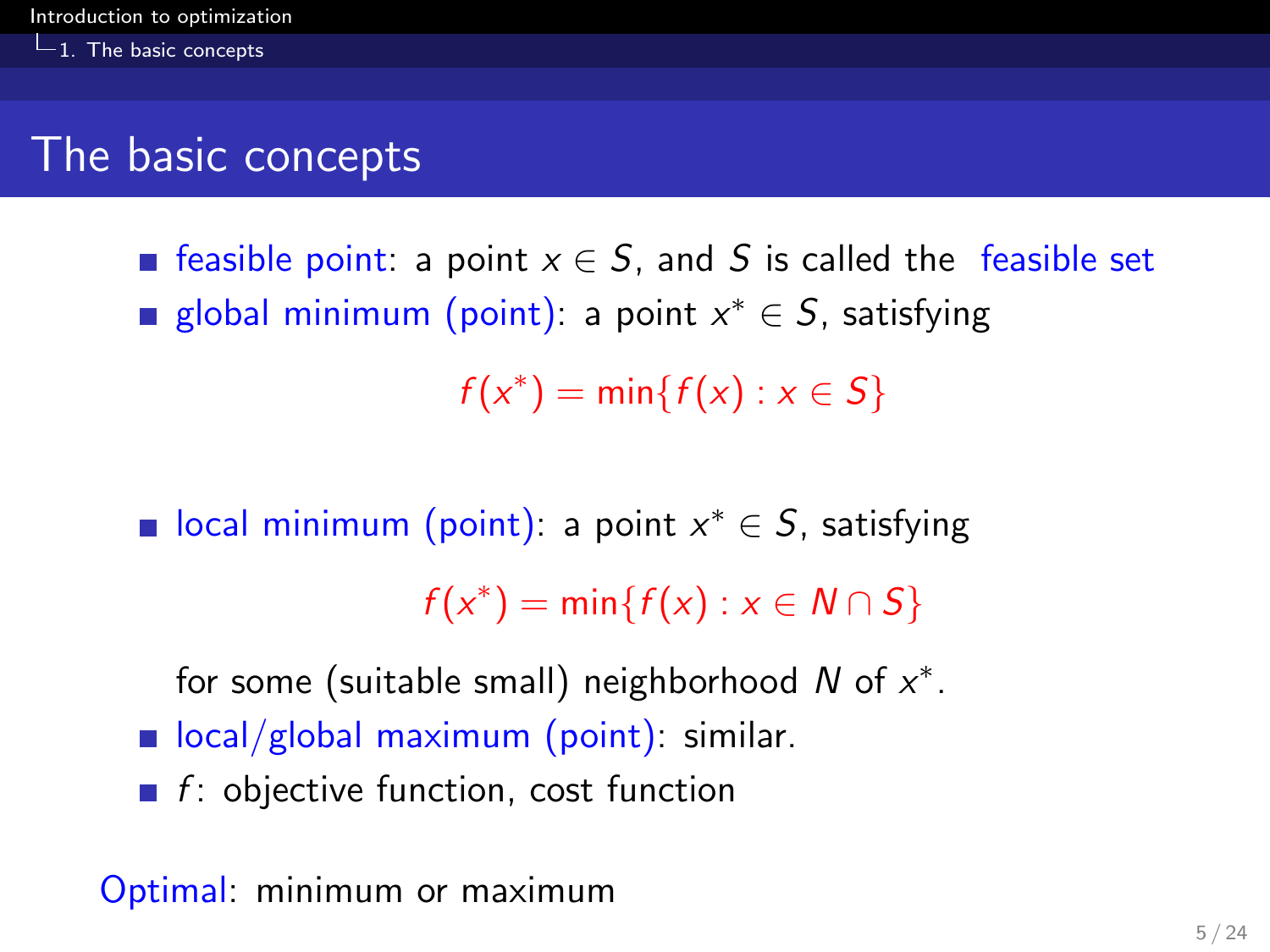## Some useful tools

### Tool 1: Existence:

- a minimum (or maximum) may not exist.
- $\blacksquare$  how can we prove the existence?

#### Theorem

( Extreme value theorem) A continuous function on a compact (closed and bounded) subset of  $\mathbb{R}^n$  attains its (global) maximum and minimum.

very important result, but it does not tell us how to find an optimal solution.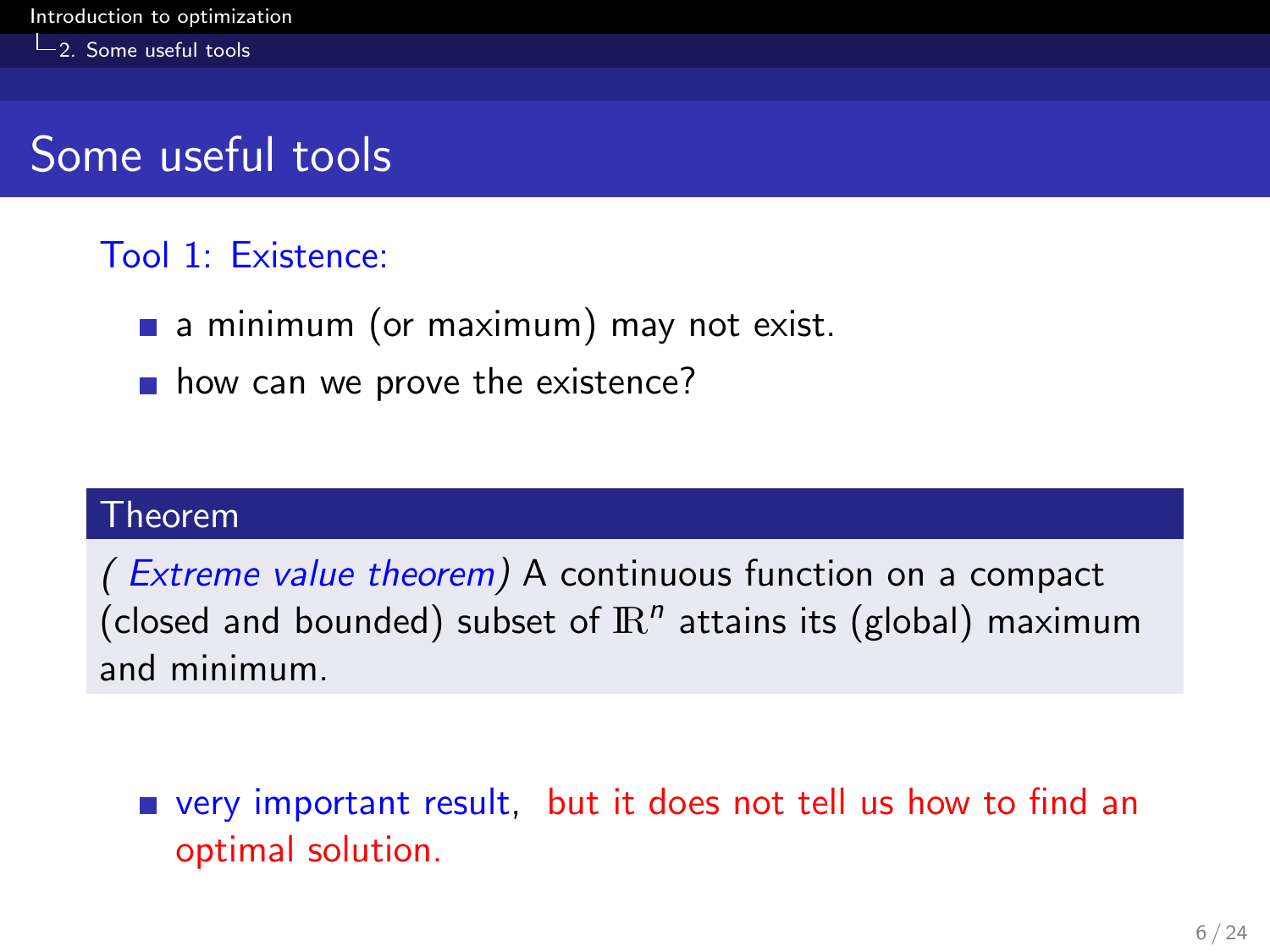Tool 2: local approximation – optimality criteria

• First order Taylor approximation:

$$
f(x+h) = f(x) + \nabla f(x)^T h + ||h|| O(h)
$$

where  $O(h) \rightarrow 0$  as  $h \rightarrow 0$ .

• Second order Taylor approximation:

 $f(x+h) = f(x) + \nabla f(x)^T h + (1/2)h^T H_f(x)h + ||h||^2 O(h)$ 

where  $O(h) \rightarrow 0$  as  $h \rightarrow 0$ .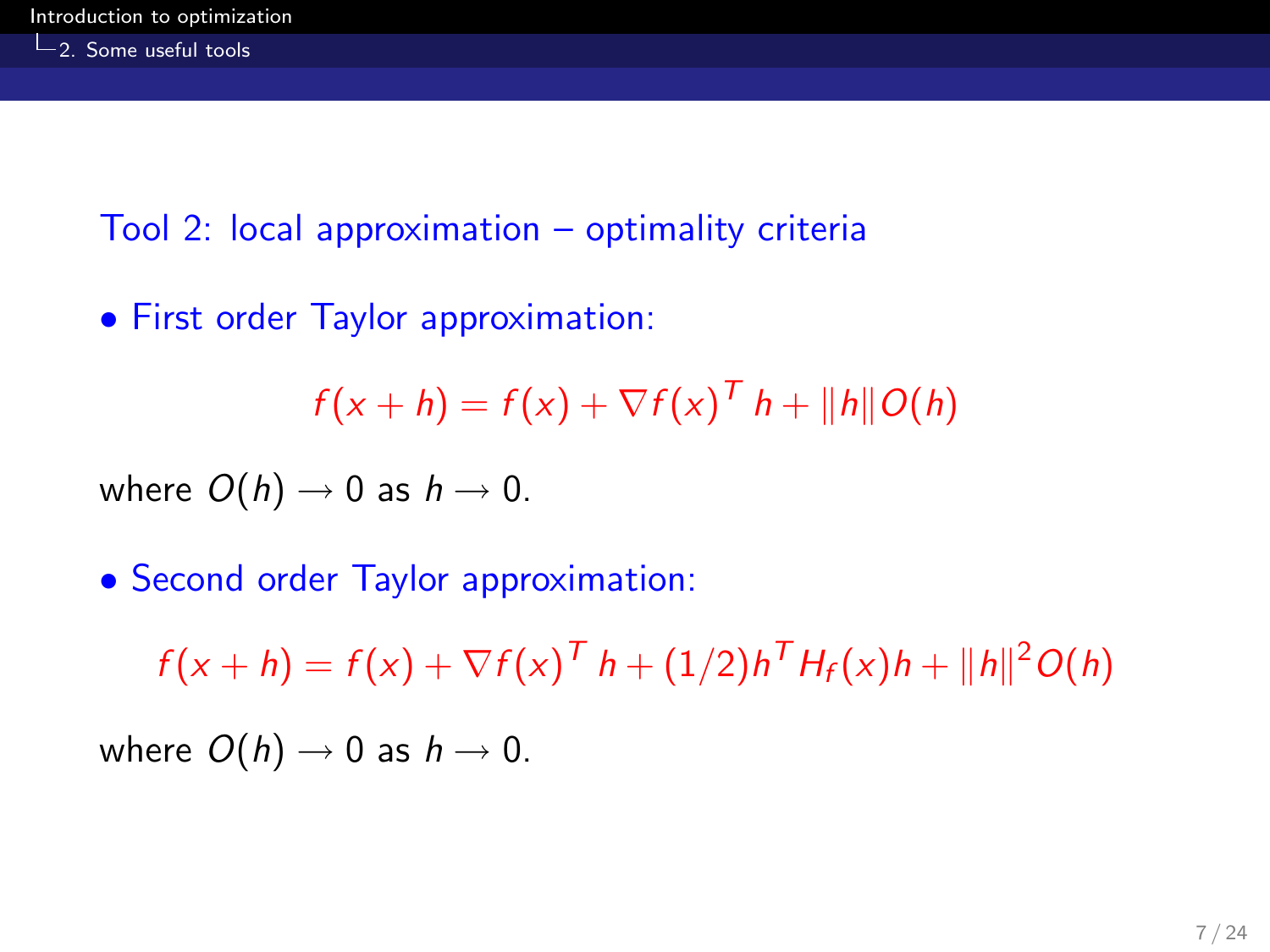#### $L_{3.}$  LP

### Linear optimization (LP)

- **Indem** intear optimization is to maximize (or minimize) a linear function in several variables subject to constraints that are linear equations and linear inequalities.
- **n** many applications

Example: production planning

maximize 
$$
3x_1 + 5x_2
$$
  
\nsubject to  
\n $x_1 \leq 4$   
\n $2x_2 \leq 12$   
\n $3x_1 + 2x_2 \leq 18$   
\n $x_1 \geq 0, x_2 \geq 0.$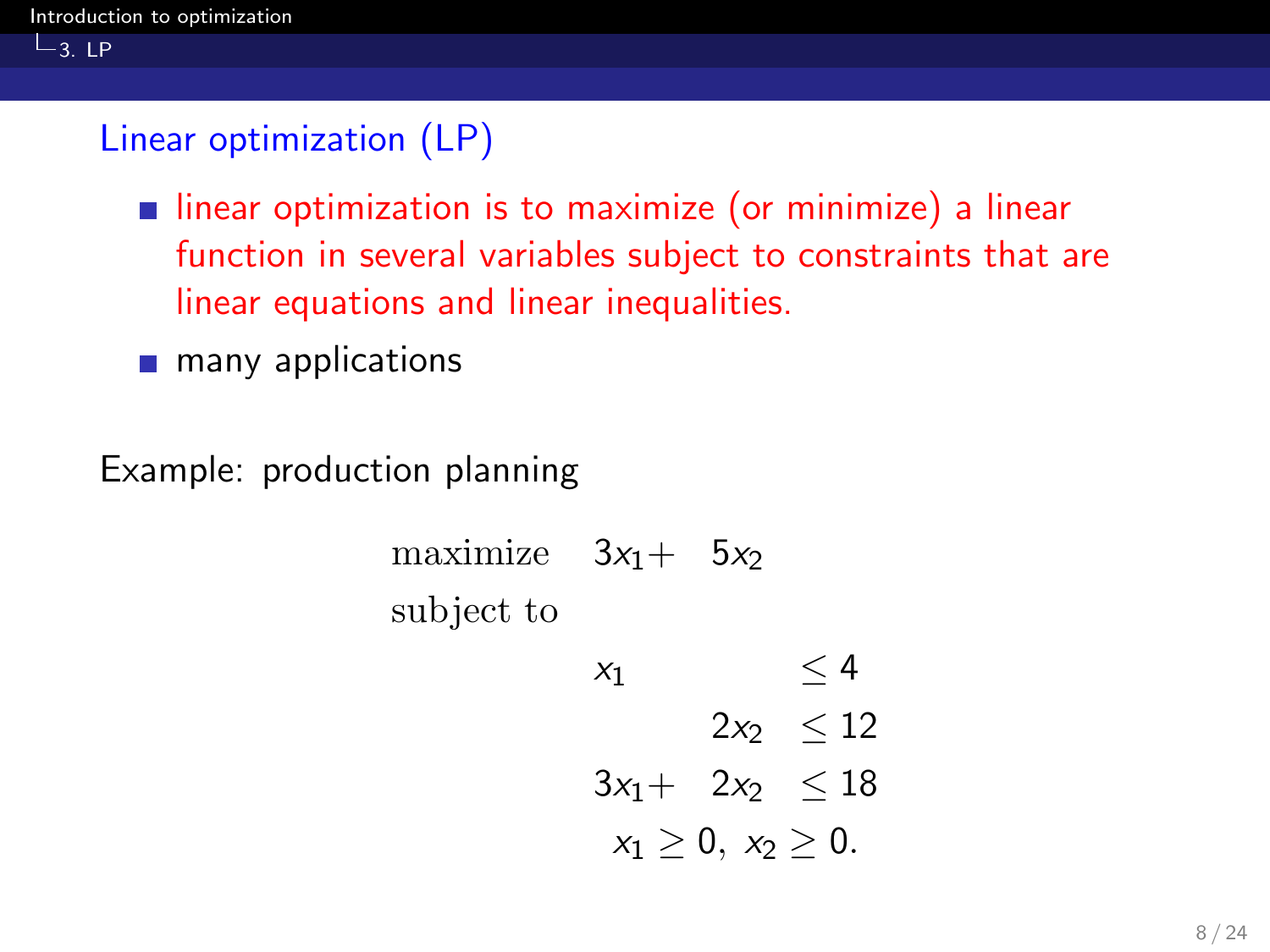$L_{3.}$  LP

## Application: linear approximation

Let  $A \in \mathbb{R}^{m \times n}$ ,  $b \in \mathbb{R}^m$ . Recall:  $\ell_1$ -norm;  $||y||_1 = \sum_{i=1}^n |y_i|$ . The linear approximation problem

 $\min\{\|Ax - b\|_1 : x \in \mathbb{R}^n\}$ 

may be solved as the following LP problem

```
min \sum_{i=1}^{m} z_isubject to
                  a_i^Tx - b_i \leq z_i \quad (i \leq m)-(a_i^Tx - b_i) \leq z_i \quad (i \leq m)
```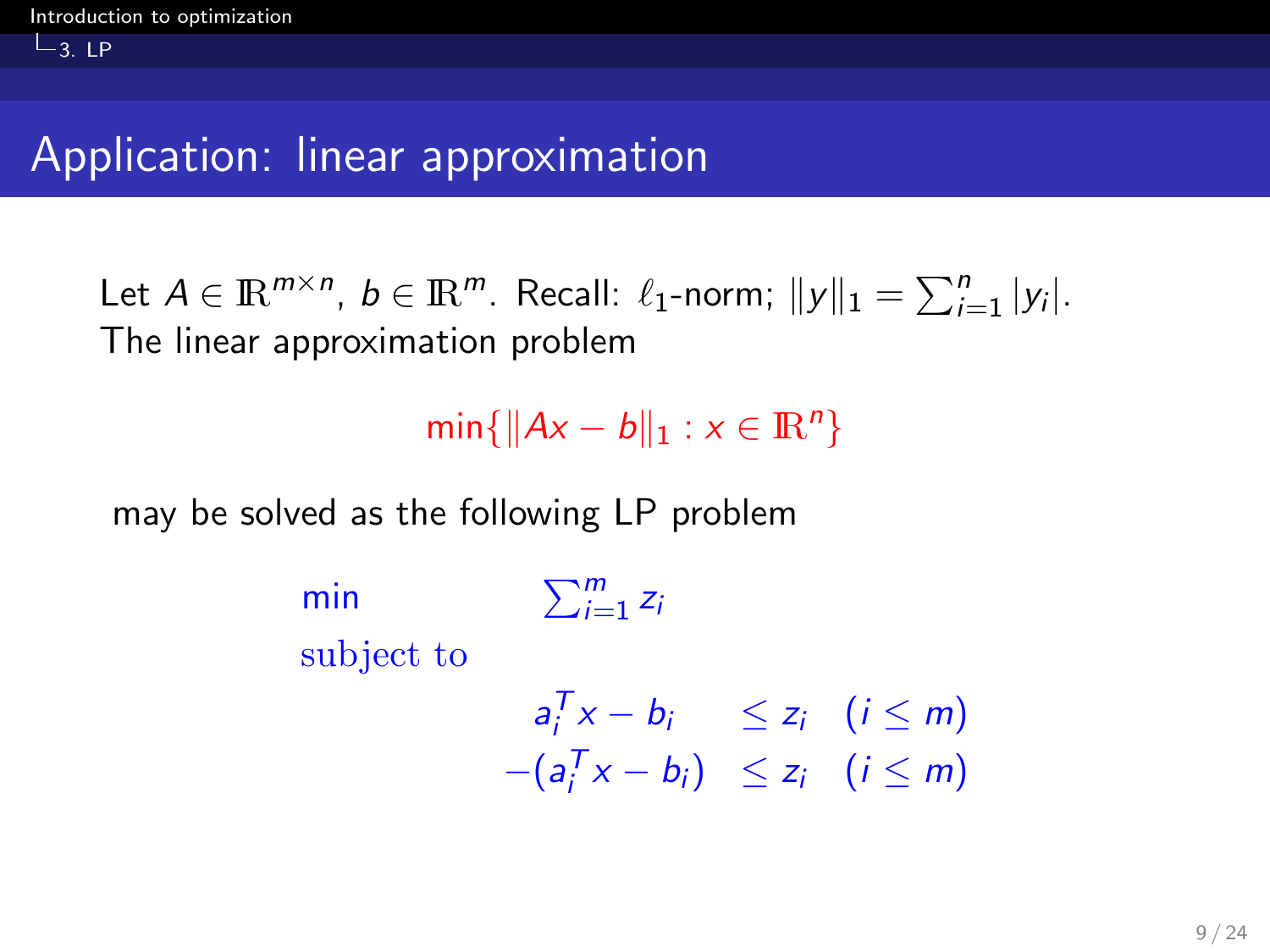#### LP problems in matrix form:

$$
\begin{array}{ll}\n\text{max} & c^T x \\
\text{subject to} & \\
 & Ax \leq b \\
 & x \geq 0\n\end{array}
$$

The inequality  $Ax \leq b$  is a vector inequality and means that  $\leq$ holds componentwise (for every component).

Analysis/algorithm: based on linear algebra.

LP is closely tied to theory/methods for solving systems of linear inequalities. Such systems have the form

$$
Ax\leq b.
$$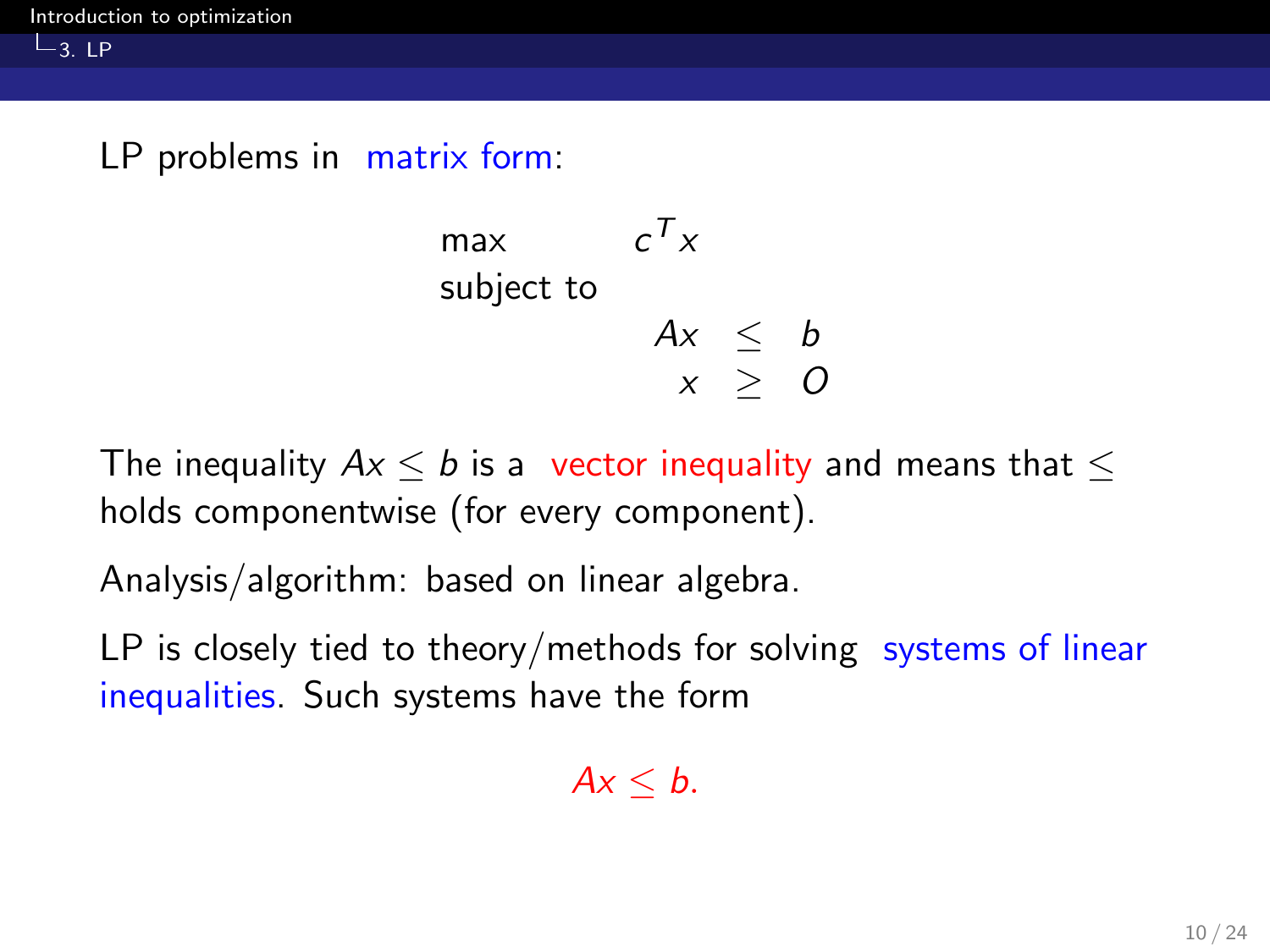$-3.1P$  $L$ Simplex algorithm

# The simplex algorithm

- $\blacksquare$  the simplex method is a general method for solving LP problems.
- developed by George B. Dantzig around 1947 in connection with the investigation of transportation problems for the U.S. Air Force.
- discussions on duality with John von Neumann
- $\blacksquare$  the work was published in 1951.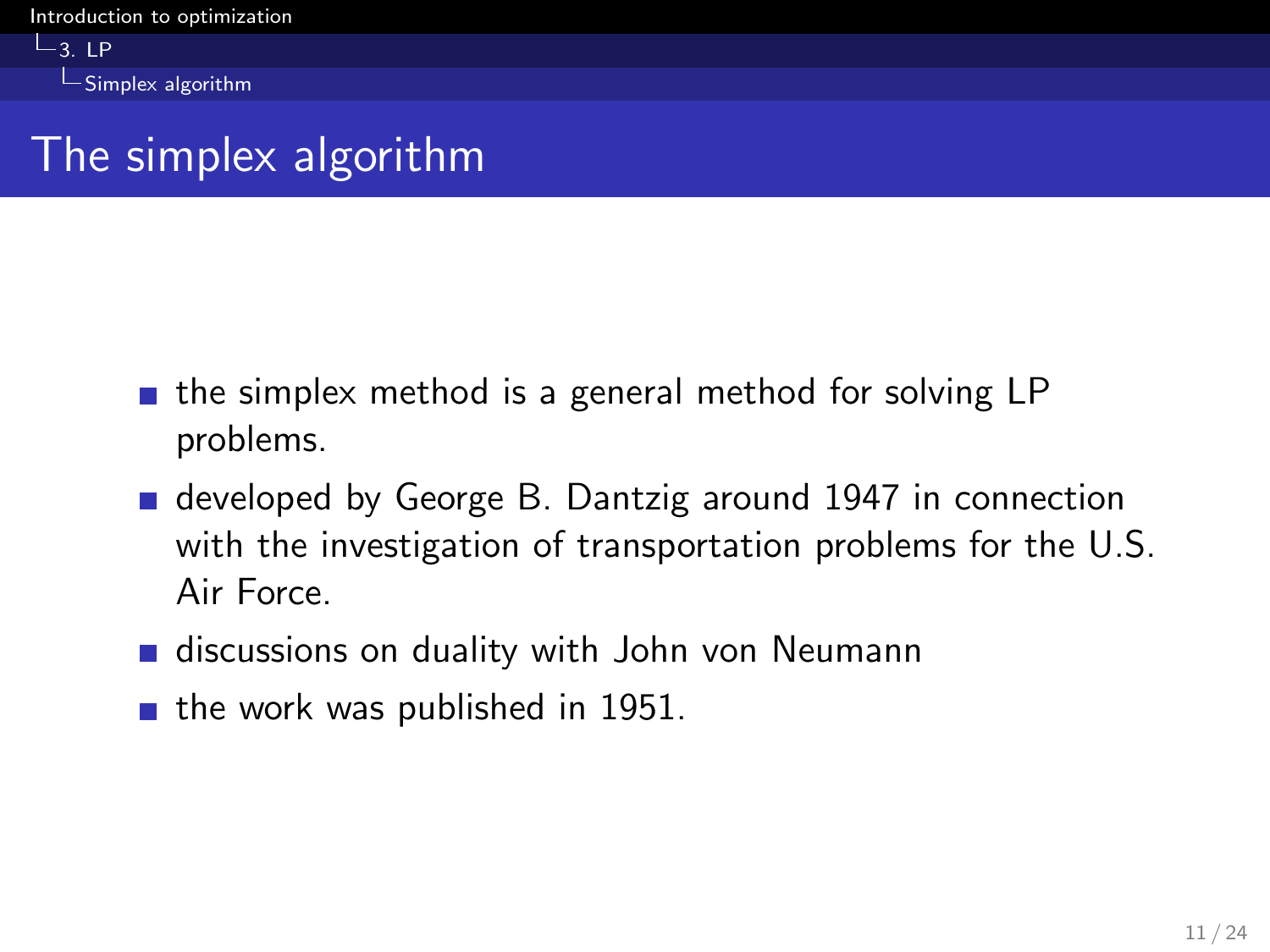## Example

max  $5x_1 + 4x_2 + 3x_3$ subject to  $2x_1 + 3x_2 + x_3 \leq 5$  $4x_1 + x_2 + 2x_3 \leq 11$  $3x_1 + 4x_2 + 2x_3 < 8$  $x_1, x_2, x_3 \geq 0.$ 

First, we convert to equations by introducing slack variables for every  $\leq$ -inequality, so e.g. the first ineq. is replaced by

$$
w_1=5-2x_1-3x_2-x_3\,,\quad w_1\geq 0.
$$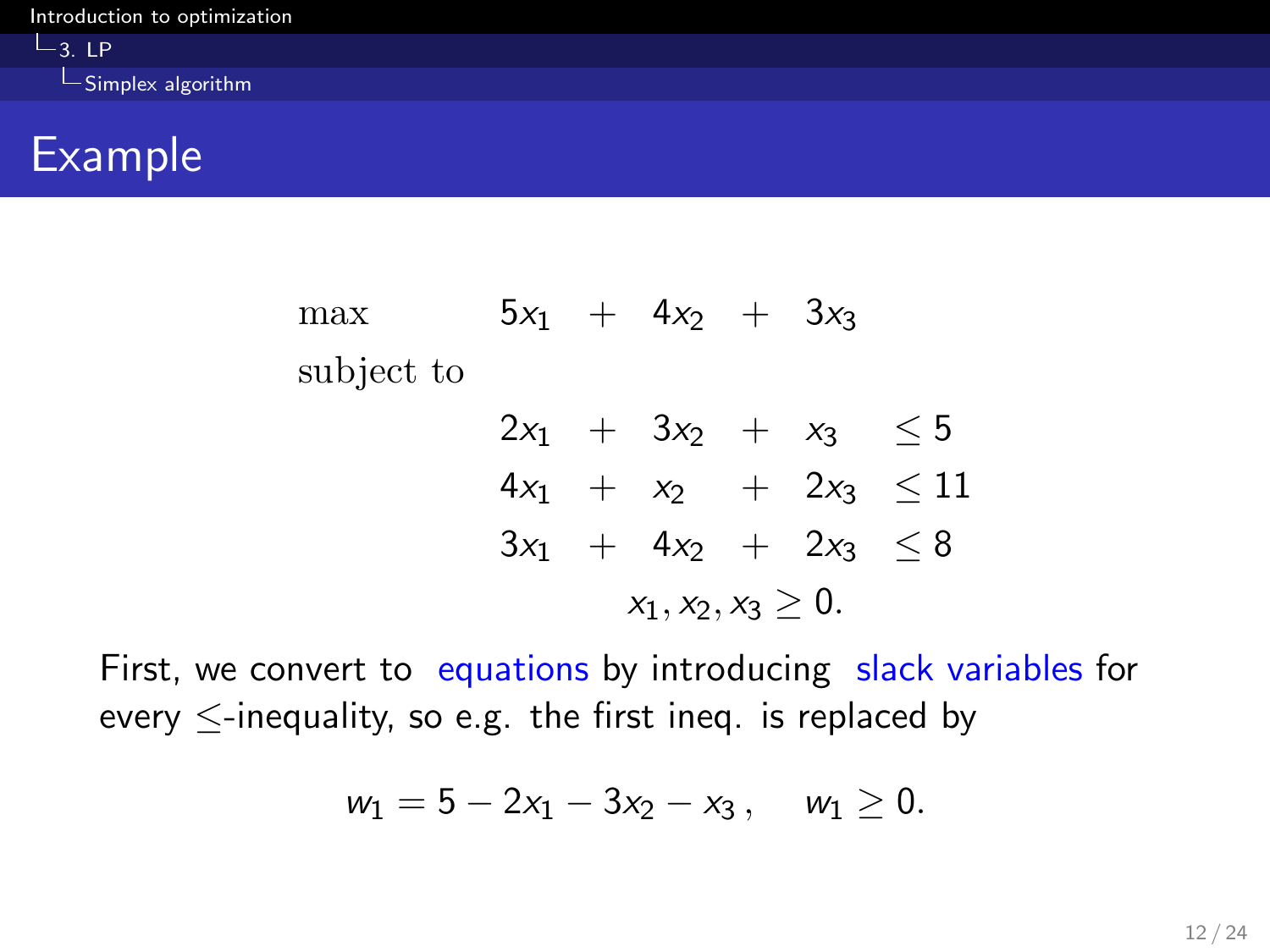[Introduction to optimization](#page-0-0)

 $-3.1P$ 

Simplex algorithm

Problem rewritten as a "dictionary":

max  $\eta = 5x_1 + 4x_2 + 3x_3$ subj. to

|                                        | $w_1 = 5 - 2x_1 - 3x_2 - x_3$  |  |  |  |  |  |  |
|----------------------------------------|--------------------------------|--|--|--|--|--|--|
|                                        | $w_2 = 11 - 4x_1 - x_2 - 2x_3$ |  |  |  |  |  |  |
|                                        | $w_3 = 8 - 3x_1 - 4x_2 - 2x_3$ |  |  |  |  |  |  |
| $x_1, x_2, x_3, w_1, w_2, w_3 \geq 0.$ |                                |  |  |  |  |  |  |

left-hand side: dependent variables  $=$  basic variables. **right-hand side: independent variables**  $=$  **nonbasic variables.** Initial solution: Let  $x_1 = x_2 = x_3 = 0$ , so  $w_1 = 5, w_2 = 11, w_3 = 8$ . We always let the nonbasic variables be equal to zero. The basic variables are then *uniquely* determined. ("Basis property" in matrix version).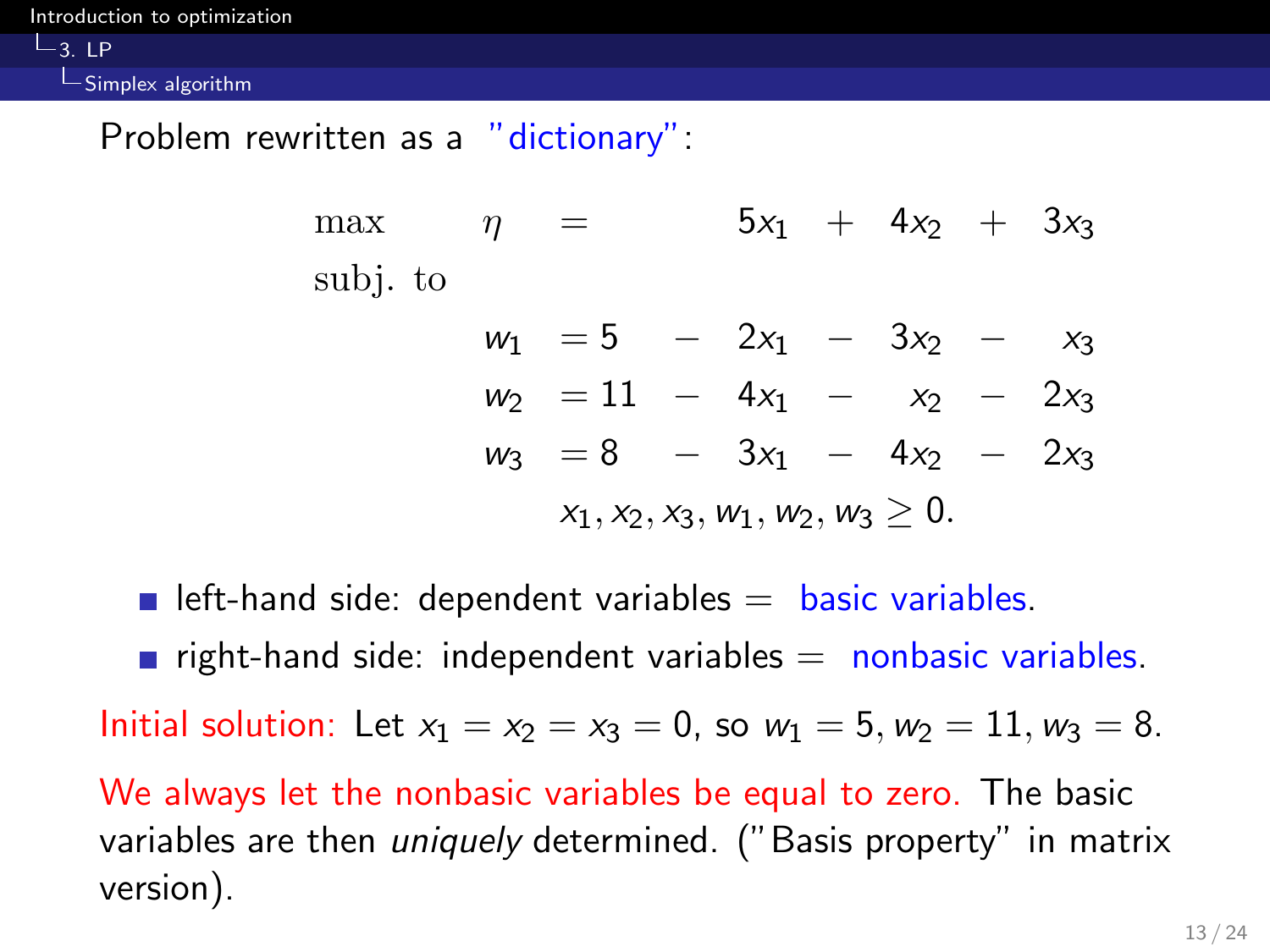$-3.1P$ 

Not optimal! For instance, we can increase  $x_1$  while keeping  $x_2 = x_3 = 0$ . Then

- $\blacksquare$   $\eta$  (the value of the objective function) will increase
- new values for the basic variables, determined by  $x_1$
- **the more we increase**  $x_1$ **, the more**  $\eta$  **increases!**
- but, careful! The  $w_j$ 's approach  $0!$

Maximum increase of  $x_1$ : avoid the basic variables to become negative. From  $w_1 = 5 - 2x_1$ ,  $w_2 = 11 - 4x_1$  and  $w_3 = 8 - 3x_1$  we get  $x_1 < 5/2$ ,  $x_1 < 11/4$ ,  $x_1 < 8/3$  so we can increase  $x_1$  to the smallest value, namely 5/2.

This gives the new solution  $x_1 = 5/2$ ,  $x_2 = x_3 = 0$  and therefore  $w_1 = 0, w_2 = 1, w_3 = 1/2$ . And now  $\eta = 25/2$ . Thus: an improved solution!!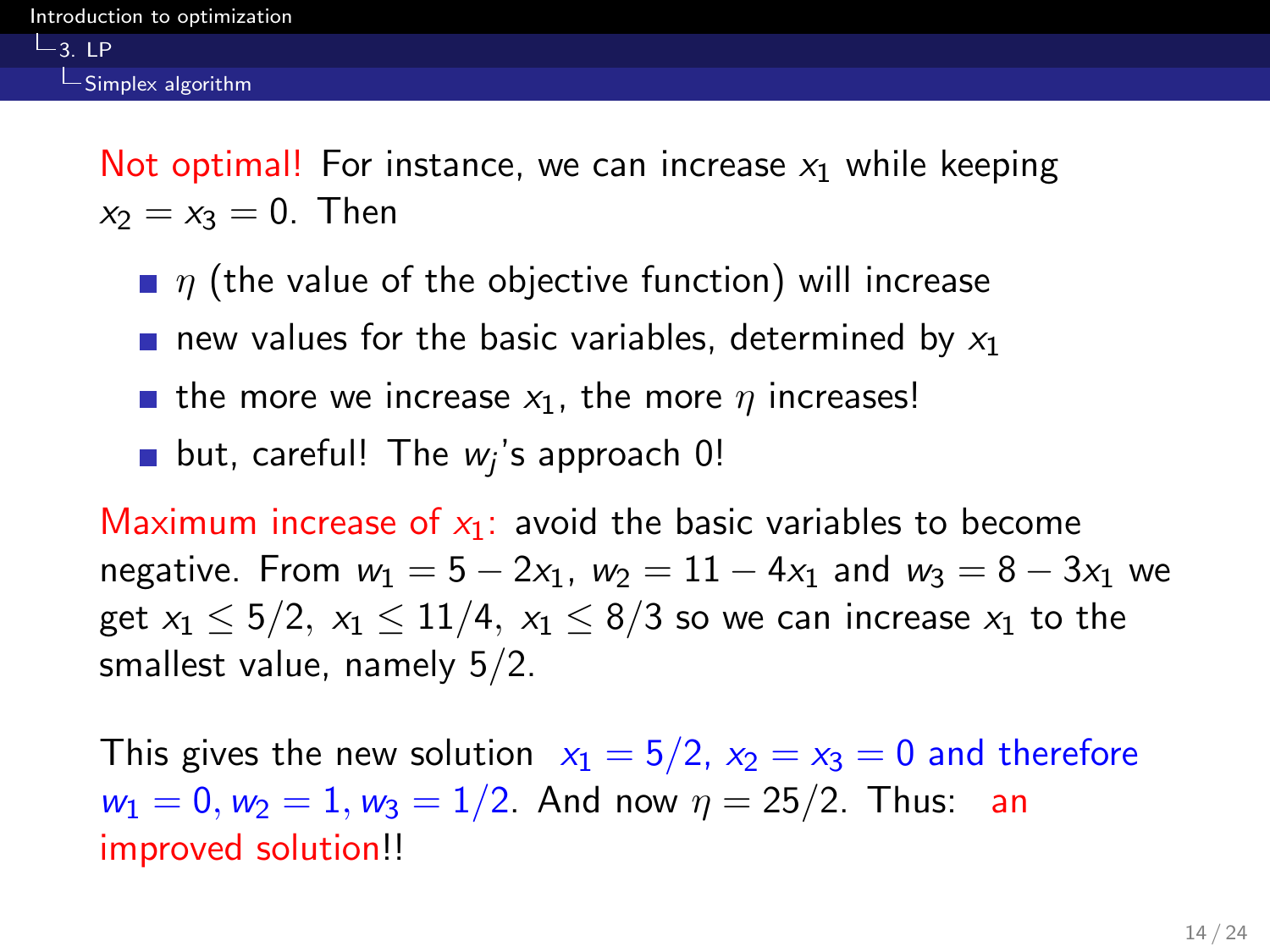How to proceed? The dictonary is well suited for testing optimality, so we must transform to a new dictionary.

- We want  $x_1$  and  $w_1$  to "switch sides". So:  $x_1$  should go *into* the basis, while  $w_1$  goes out of the basis. This can be done by using the  $w_1$ -equation in order to eliminate  $x_1$  from all other equations.
- **Equivalent:** we may use elementary row operations on the system in order to eliminate  $x_1$ : (i) solve for  $x_1$ :  $x_1 = 5/2 - (1/2)w_1 - (3/2)x_2 - (1/2)x_3$ , and (ii) add a suitable multiple of this equation to the other equations so that  $x_1$  disappears and is replaced by twerms with  $w_1$ .

Remember: elementary row operations do not change the solution set of the linear system of equations.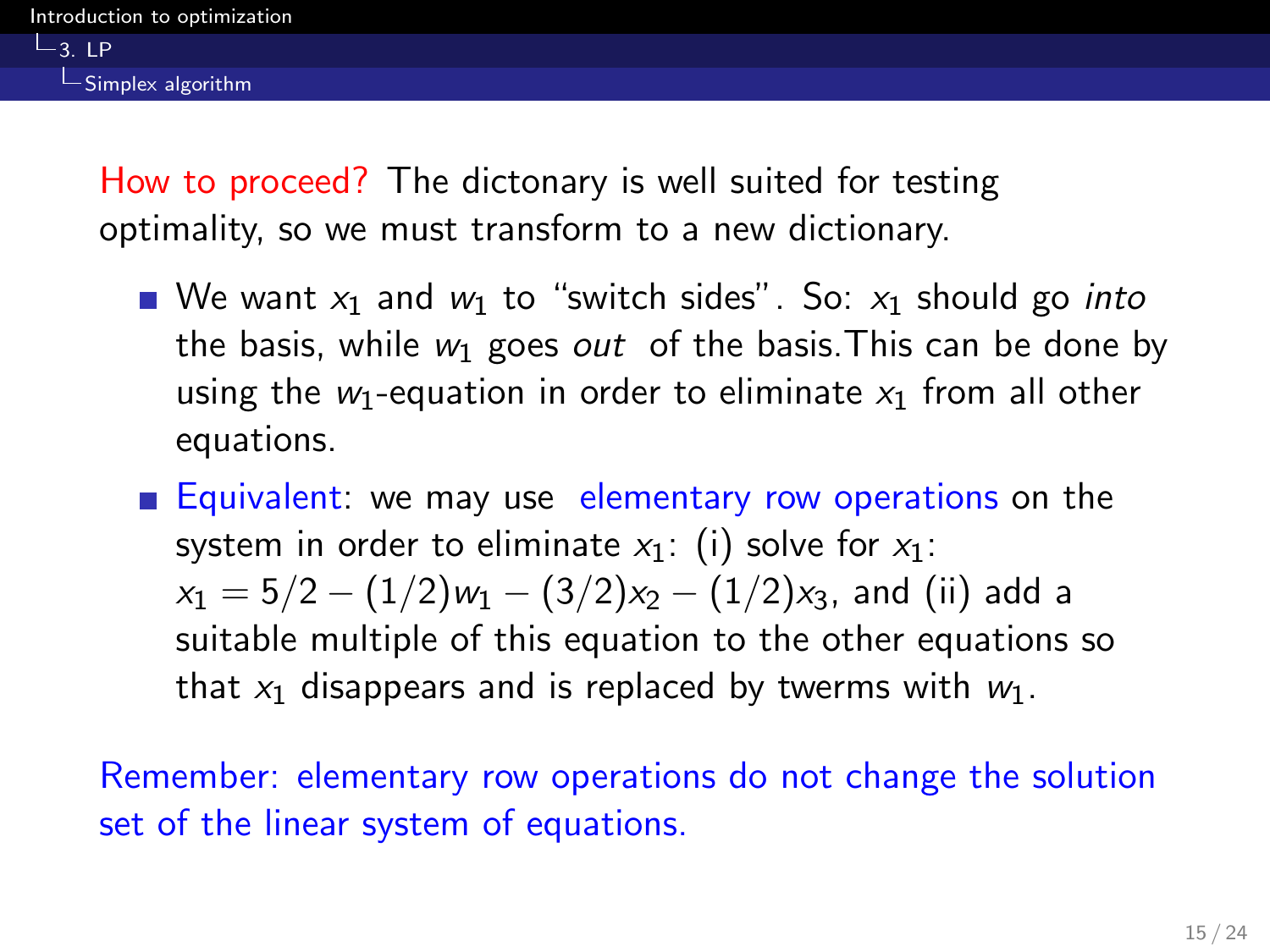#### Result:

| $\eta$ = 12.5 - 2.5 $w_1$ - 3.5 $x_2$ + 0.5 $x_3$ |  |  |  |
|---------------------------------------------------|--|--|--|
| $x_1$ = 2.5 - 0.5 $w_1$ - 1.5 $x_2$ - 0.5 $x_3$   |  |  |  |
| $w_2 = 1 + 2w_1 + 5x_2$                           |  |  |  |
| $w_3 = 0.5 + 1.5w_1 + 0.5x_2 - 0.5x_3$            |  |  |  |

We have performed a pivot: the use of elementary row operations (or elimination) to switch two variables (one into and one out of the basis).

Repeat the process: not optimal solution as we can increase  $\eta$  by increasing  $x_3$  from zero! May increase to  $x_3 = 1$  and then  $w_3 = 0$ (while the other basic variables are nonnegative). So, pivot:  $x_3$ goes into the basis, and  $w_3$  leaves the basis.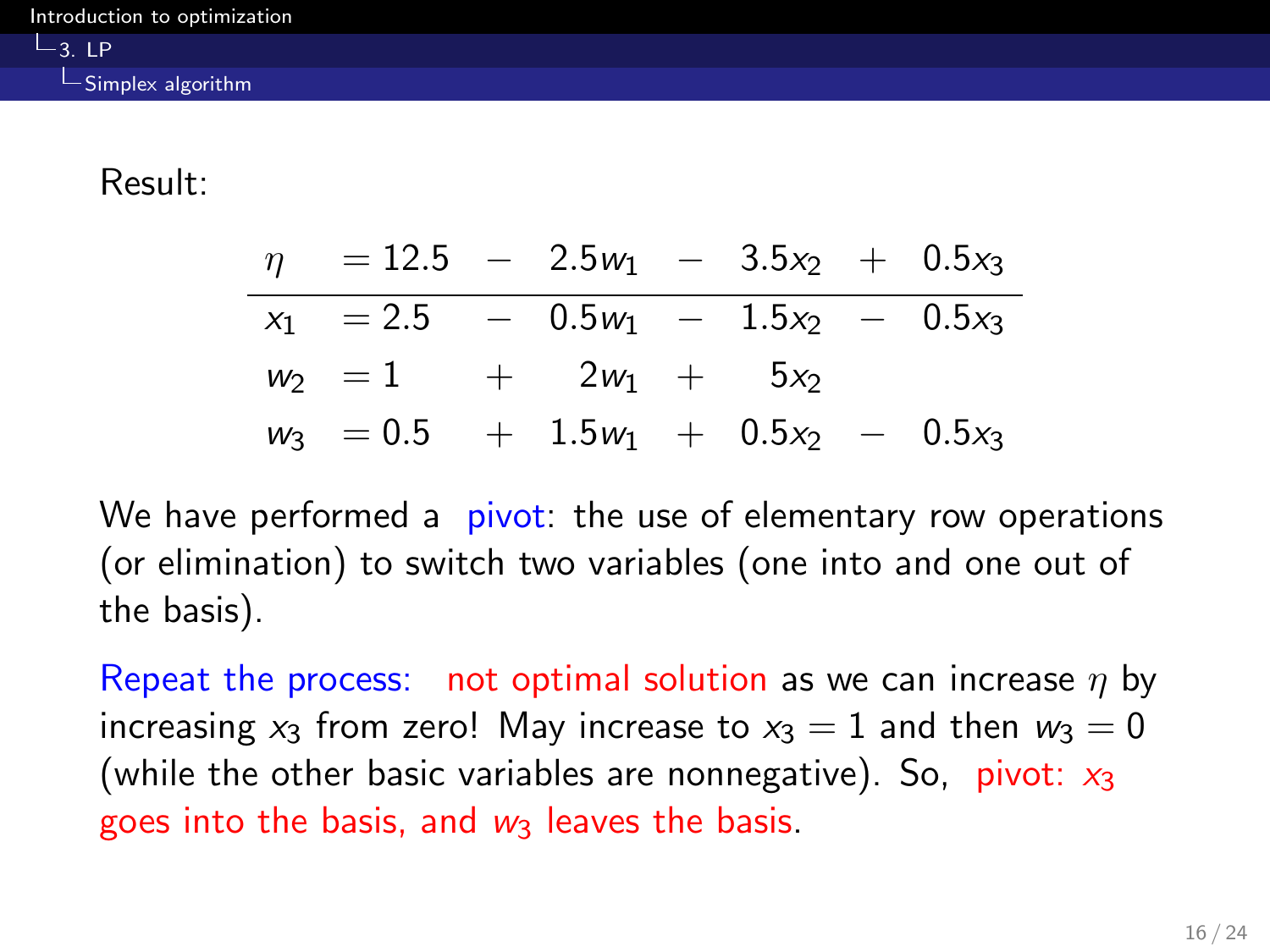This gives the new dictionary:

| $\eta = 13 - w_1 - 3x_2 - w_3$ |  |  |  |
|--------------------------------|--|--|--|
| $x_1 = 2 - 2w_1 - 2x_2 + w_3$  |  |  |  |
| $w_2 = 1 + 2w_1 + 5x_2$        |  |  |  |
| $x_3 = 1 + 3w_1 + x_2 - 2w_3$  |  |  |  |

Here we see that all coefficients of the nonbasic variables are nonpositive in the  $\eta$ -equation. Then every increase of one or more nonbasic variables will result in a solution where  $n \leq 13$ .

Conclusion: we have found an optimal solution! It is  $w_1 = x_2 = w_3 = 0$  and  $x_1 = 2, w_2 = 1, x_3 = 1$ . The corresponding value of  $\eta$  is 13, and this is called the optimal value.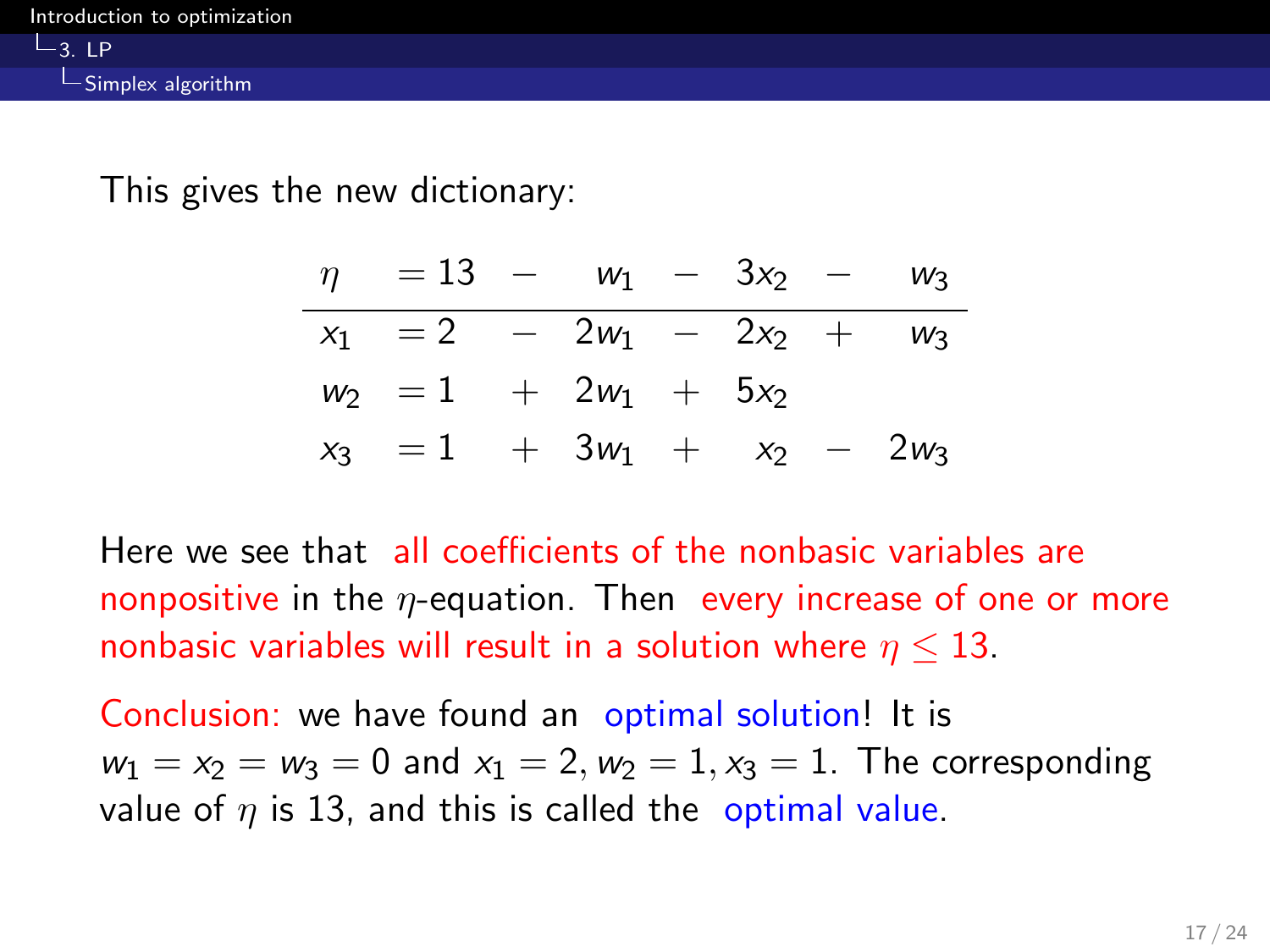$-3.1P$ Simplex algorithm

## The simplex method – comments

- geometry: from vertex to adjacent vertex
- phase 1 problem: first feasible solution
- $\blacksquare$  the dictionary approach good for understanding
- $\blacksquare$  in practice: the revised simplex method used
- $\blacksquare$  relies on numerical linear algebra techniques
- **n** main challenges: (degeneracy), pivot rule, update basis efficiently
- **Example 20 commercial systems like CPLEX routinely solves large-scale** problems in a few seconds

Matrix version: basis  $B: A = [B \ N]$ ,  $Ax = b$  becomes  $Bx_B + Nx_N = b$  so  $x_B = B^{-1}b - B^{-1}Nx_N$ .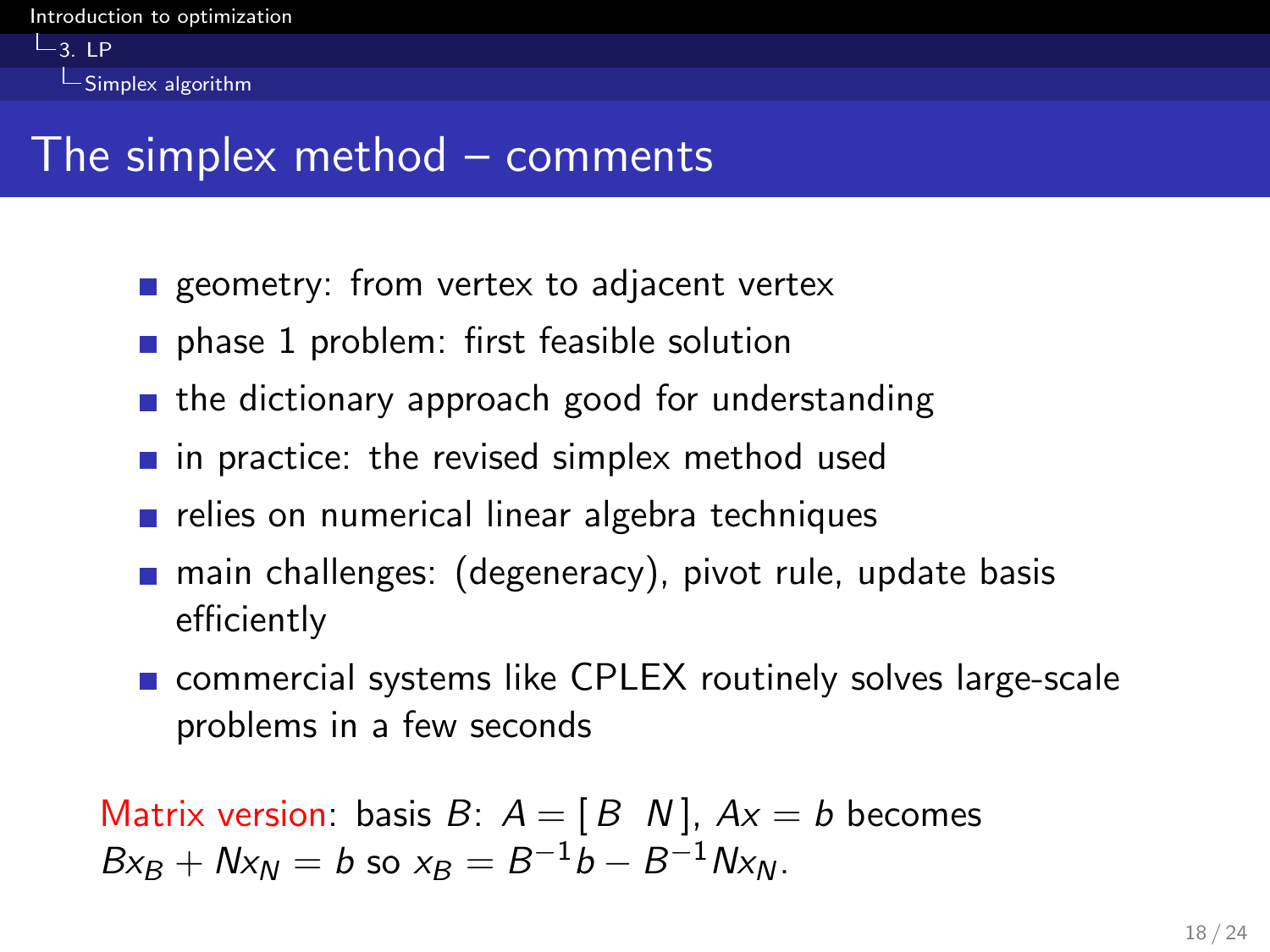$-3.1P$ **L** The fundamental theorem

# The fundamental theorem of LP

#### Theorem

For every LP problem the following is true:

- If there is no optimal solution, then the problem is either nonfeasible or unbounded.
- If the problem is feasible, there exist a basic feasible solution.
- If the problem has an optimal solution, then there exist an optimal basic solution.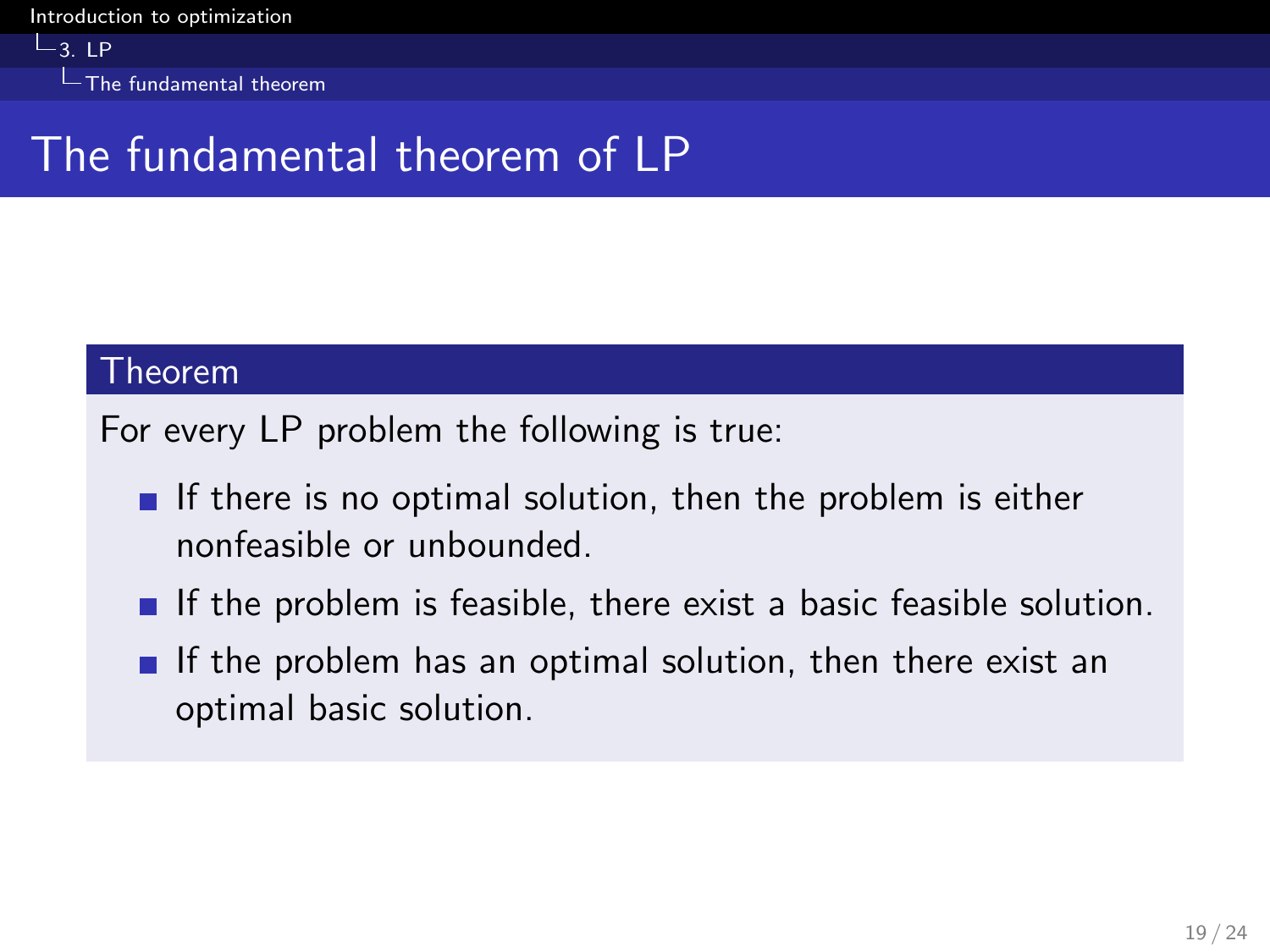

- **associated to every LP problem there is another, related, LP** problem called the the dual problem
- so primal  $(P)$  and dual problem  $(D)$ .
- $\blacksquare$  the dual may be used to, easily, find bounds on the optimal value in (P)
- **n** may find optimal solution of  $(P)$  by solving  $(D)!$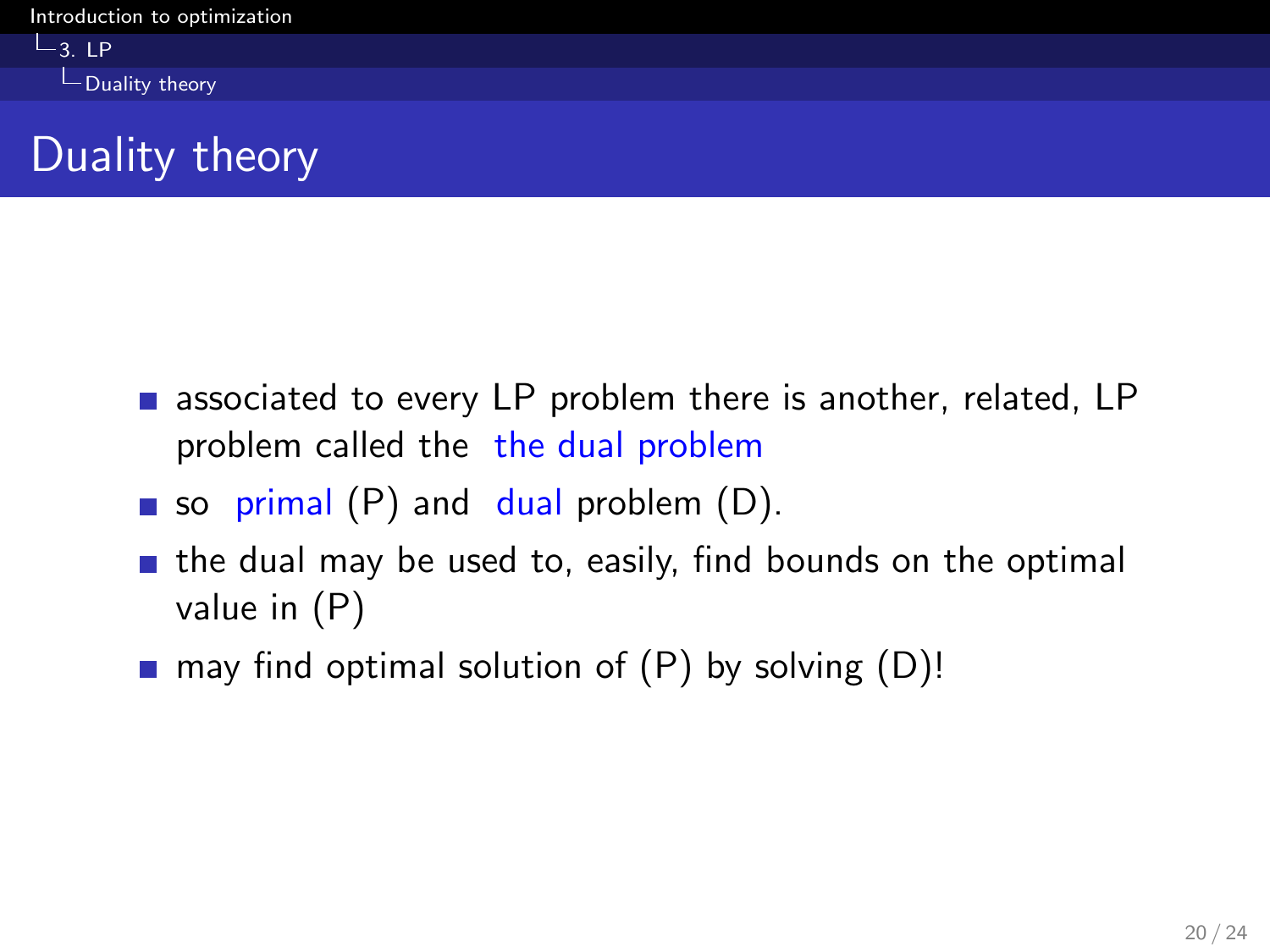$\n *Duality*$  theory

# The dual problem

Consider the LP problem (P), the primal problem, given by  $\max\{c^T x : Ax \leq b, x \geq 0\}.$ 

# We define the dual problem (D) like this:  $\min\{b^T y : A^T y \ge c, y \ge 0\}.$

- $m$  max and min
- $\blacksquare$  y associated with the constraints in  $(P)$
- constraint ineq. reversed
- $\blacksquare$  c and b switch roles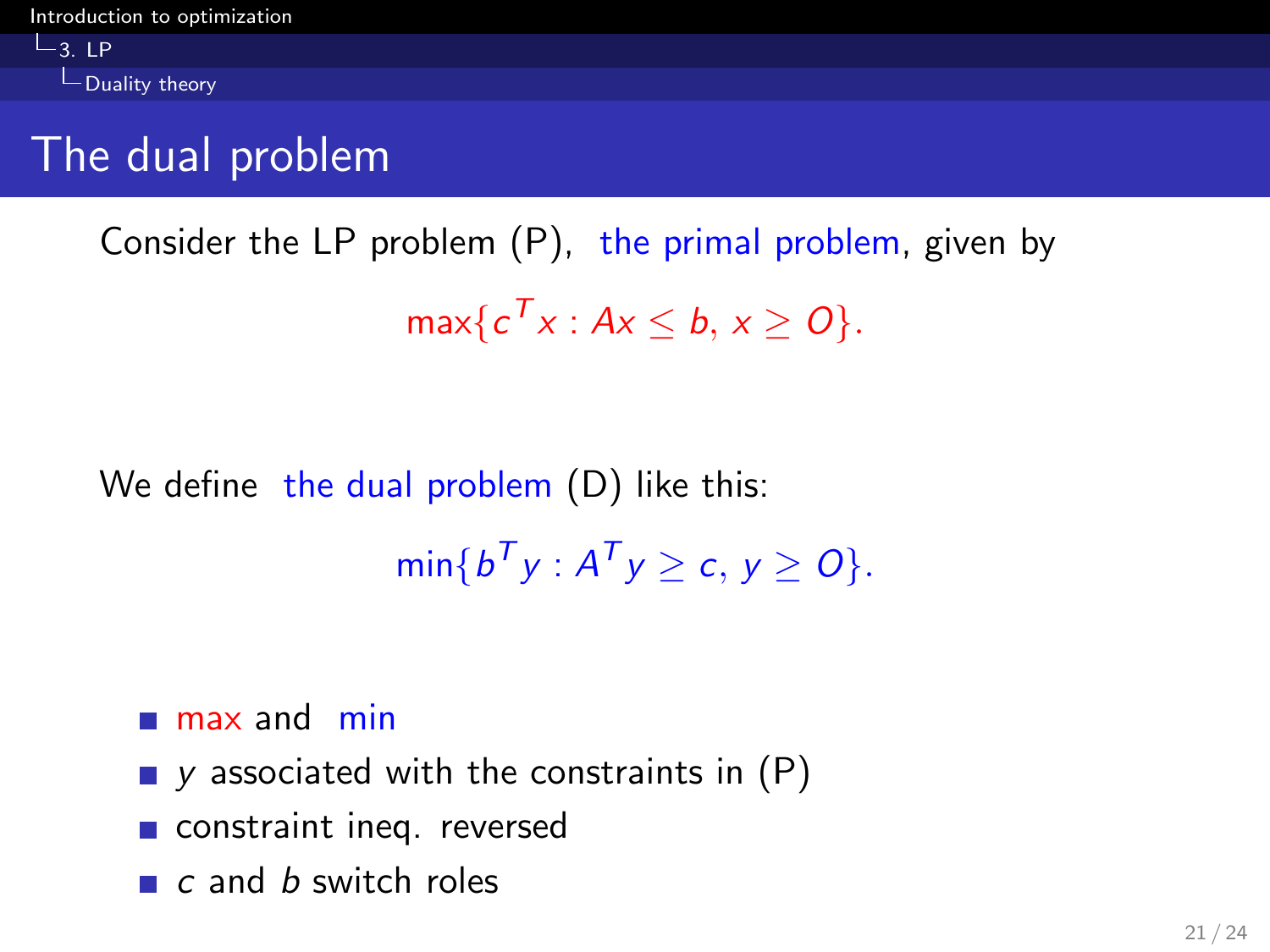#### Lemma

( Weak duality) If  $x = (x_1, \ldots, x_n)$  is feasible in (P) and  $y = (y_1, \ldots, y_m)$  is feasible in (D) we have  $c^{\mathcal{T}}x\leq b^{\mathcal{T}}y.$ 

Proof: From the constraints in (P) and (D) we have

$$
c^{\mathsf{T}} x \leq (A^{\mathsf{T}} y)^{\mathsf{T}} x = y^{\mathsf{T}} A x \leq y^{\mathsf{T}} b = b^{\mathsf{T}} y.
$$

 $\Box$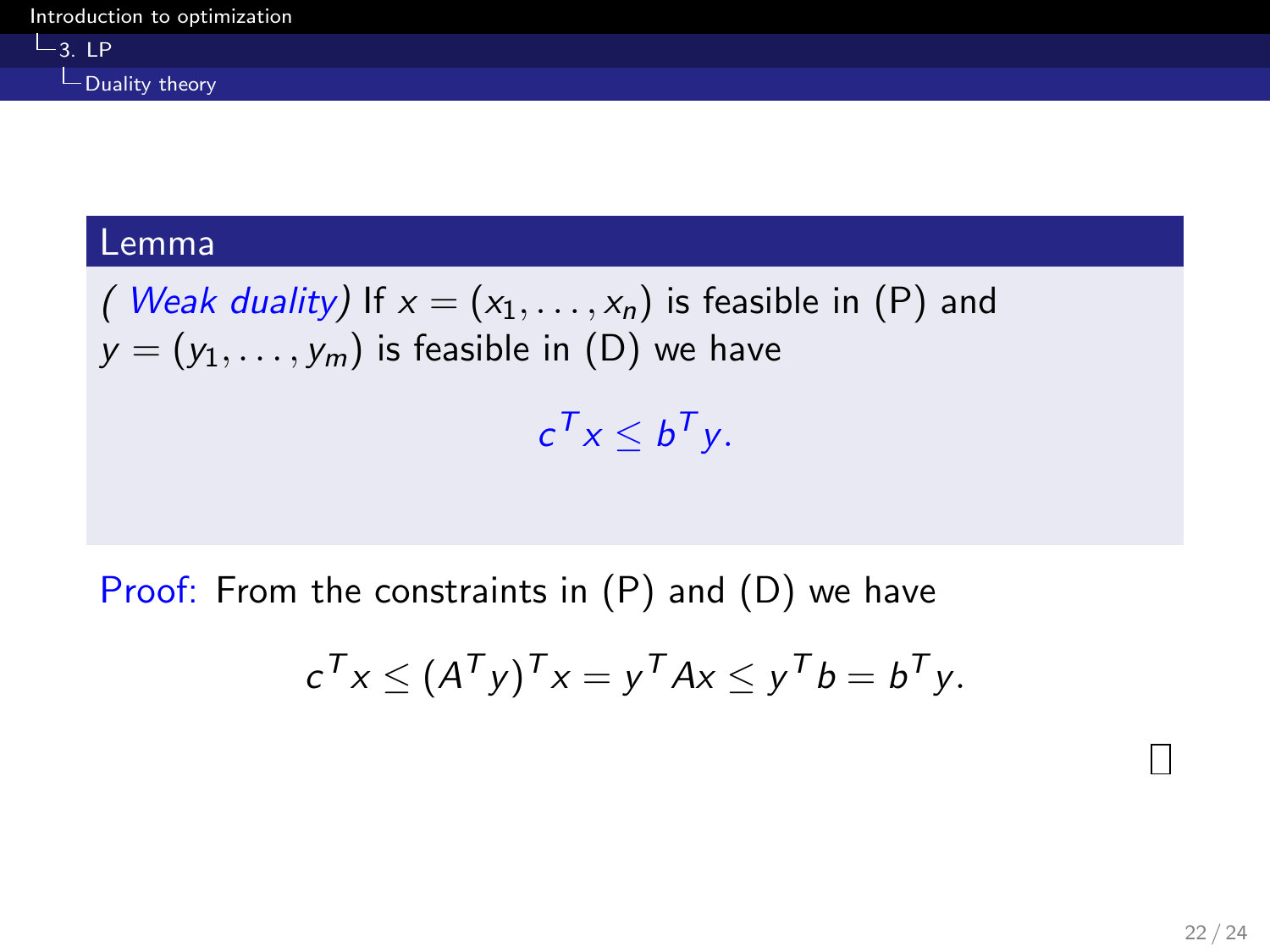$L_{3.}$  LP  $\n *Duality*$  theory

# The duality theorem

#### Theorem

If  $(P)$  has an optimal solution  $x^*$ , then  $(D)$  has an optimal solution and

$$
\max\{c^T x : Ax \leq b, x \geq 0\} = \min\{b^T y : A^T y \geq c, y \geq 0\}
$$

### Comments:

- $( P )$  and (D) have the same optimal value when  $( P )$  has an optimal solution.
- If  $(P)$  (resp.  $(D)$ ) is unbounded, then  $(D)$  (resp.  $(P)$ ) has no feasible solution.